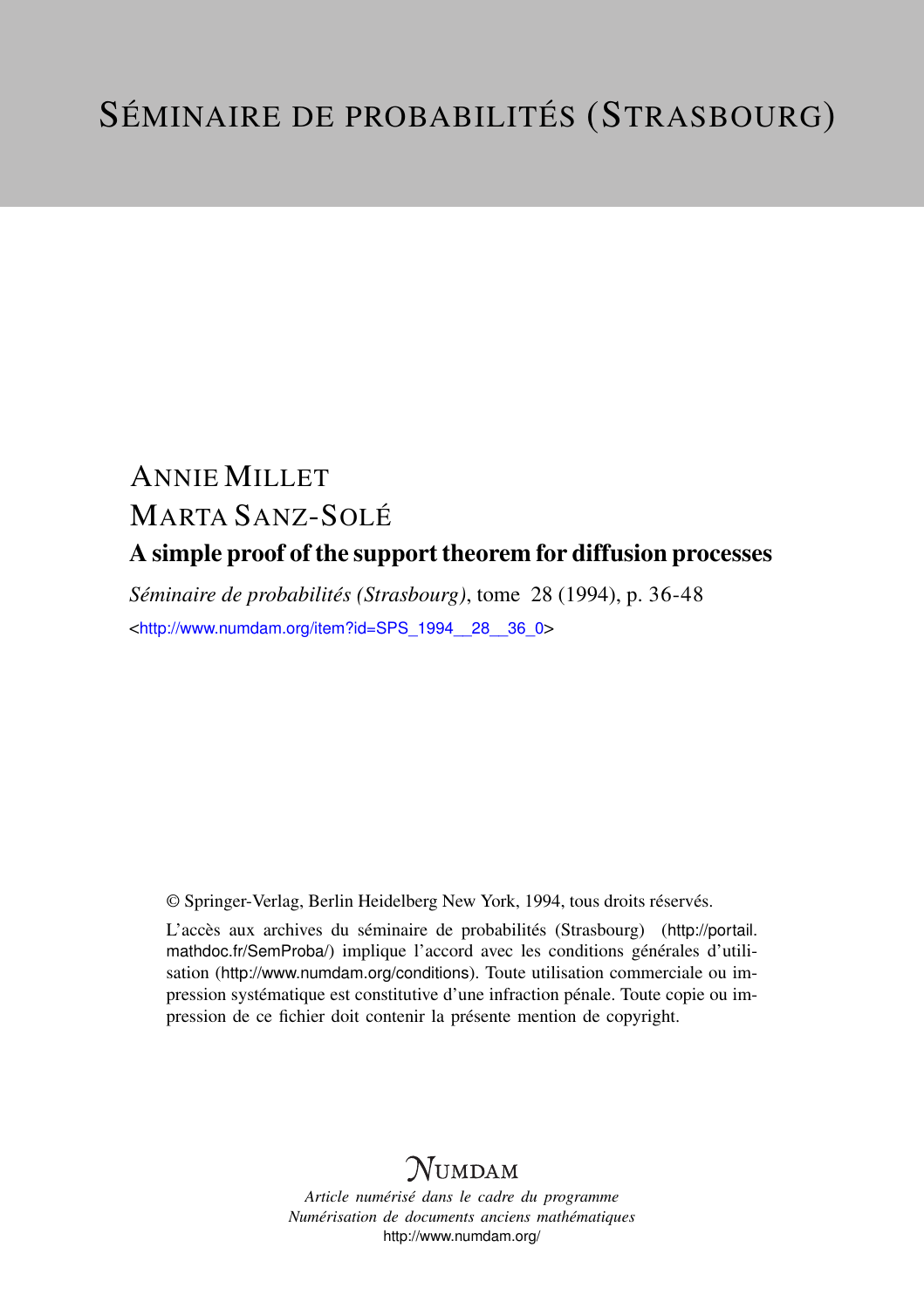# A SIMPLE PROOF OF THE SUPPORT THEOREM FOR DIFFUSION PROCESSES

ANNIE MILLET AND MARTA SANZ-SOLÉ \*

A. Millet M. Sanz-Solé Université Paris X Facultat de Matemàtiques and Facultat de Barcelona (Figure 1964) et al. (Figure 1964) Universitat de Barcelona (Figure 1965) et al. (Figure 1966) et al. (Figure 1966) et al. (Figure 1966) et al. (Figure Laboratoire de Probabilites Gran Via 585 URA 224, Universite Paris VI 08007 BARCELONA 4, place Jussieu 75252 PARIS Cedex 05 FRANCE

Universitat de Barcelona<br>Gran Via 585

### 1. Introduction and Notations

Let W denote a d-dimensional standard Wiener process,  $\sigma: \mathbb{R}^m \longrightarrow \mathbb{R}^m \otimes \mathbb{R}^d$ and  $b : \mathbb{R}^m \longrightarrow \mathbb{R}^m$  satisfy the following condition

(H)  $\sigma$  is of class  $\mathcal{C}^2$ , bounded together with its partial derivative of order one and two, and b is globally Lipschitz and bounded.

For any  $x \in \mathbb{R}^m$ , let  $(X_t, t \in [0,1])$  be the diffusion solution of the stochastic differential equation

$$
X_t = x + \int_0^t \sigma(X_s) dW_s + \int_0^t b(X_s) ds \qquad (1.1)
$$

Let  $\alpha > 0$ , and denote by  $C^{\alpha}([0,1]; \mathbb{R}^m)$  the set of  $\alpha$ -Hölder continuous functions, i.e., of continuous functions  $f : [0,1] \longrightarrow \mathbb{R}^m$  such that

$$
\|f\|_{\alpha} = \sup_{t} |f(t)| + \sup_{s \neq t} \frac{|f(t) - f(s)|}{|t - s|^{\alpha}} < \infty.
$$
 (1.2)

The norm  $\|\cdot\|_{\alpha}$  is called the  $\alpha$ -Hölder norm. It is well known that the trajectories of X are  $\alpha$ -Hölder continuous for  $\alpha \in [0, \frac{1}{2}]$ .

<sup>\*</sup> Partially supported by a grant of the DGICYT n<sup>o</sup> PB 90-0452. This work was partially done while the author was visiting the "Laboratoire de Probabilités" at Paris VI.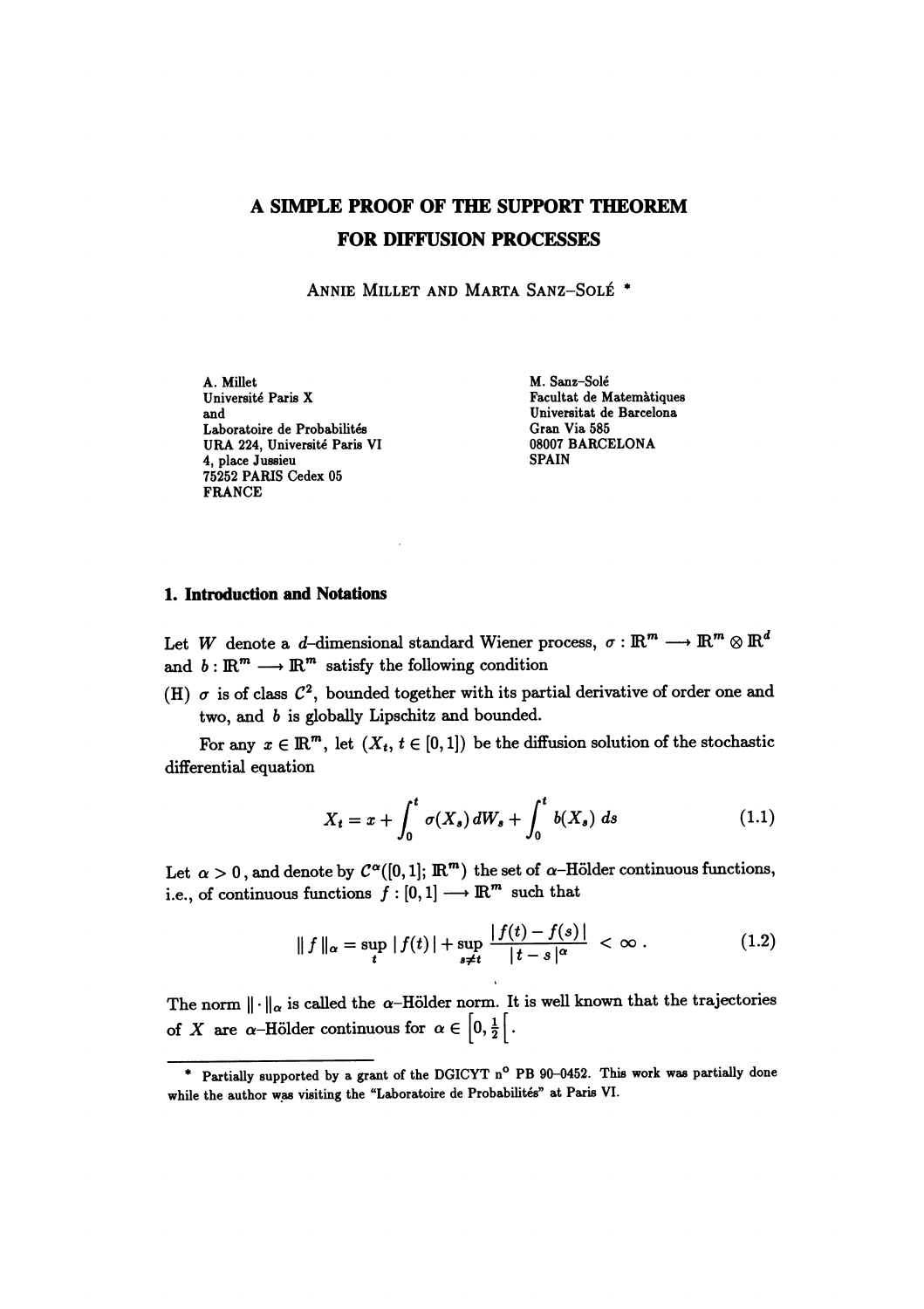Let  $\mathcal H$  denote the Cameron-Martin space, and given  $h \in \mathcal H$  let  $S(h)$  be the solution of the differential equation

$$
S(h)_t = x + \int_0^t \sigma[S(h)_s] \dot{h}_s ds + \int_0^t \left[ b(S(h)_s) - \frac{1}{2} (\nabla \sigma) \sigma(S(h)_s) \right] ds \quad (1.3)
$$

The aim of this paper is to give a simple proof of the characterization of the support of  $P \circ X^{-1}$  as the closure S of the set  $\{S(h)\,;\,h \in \mathcal{H}\}\$ in  $\mathcal{C}^{\alpha}([0,1]; \mathbb{R}^m)$ . This characterization has been shown by Ben Arous, Gradinaru and Ledoux ([2], [3]) using the approximative continuity property - first introduced by Stroock and Varadhan [9] in the case of the norm of uniform convergence - and by Aida, Kusuoka and Stroock [1] by means of a sequence of non absolutely continuous transformations of  $\Omega$ .

In the setting of stochastic differential equations driven by general semimartingales and for the uniform topology, Mackevicius [7], Gyongy and Prohle [5] have introduced families of probabilities  $P^{\delta} << P$  connected with mollifiers, to conclude that the support  $P \circ X^{-1}$  contains S. Their approach relies on general convergence results of semimartingales under  $P^{\delta}$ .

The idea of the method presented here consists in reducing both inclusions of the support to approximations of the diffusion using adapted linear interpolations  $\omega^{n}$  of  $\omega$ . Thus we check that  $||S(\omega^{n}) - X||_{\alpha}$  and  $||X(\omega - \omega^{n} + h) - S(h)||_{\alpha}$ converge to zero in  $L^2$ . Since the law of the transformation  $T_n$  of  $\Omega$  defined by  $T_n(\omega) = \omega - \omega^n + h$  is absolutely continuous with respect to P (by Girsanov's theorem), the second convergence yields that the support of  $P \circ X^{-1}$  contains  $S$ , while the first one provides the converse inclusion in the usual way.

The method is used in [8] for stochastic hyperbolic partial differential equations. In order to stress the method and avoid technical arguments, we suppose that the coefficients  $\sigma$  and b are bounded.

We will use the following notational convention: sums on repeated indices are omitted, and constants appearing in the proof are denoted by  $C$ , eventhough they may change from one line to the next one.

#### 2. Preliminaries

In this section we state criteria of convergence in Hölder norms and a general theorem characterizing the support of the law of a Wiener functional. The following theorem is a consequence of the Garsia-Rodemich-Rumsey lemma (see e.g. [11], p. 60).

**Proposition 2.1.** (i) Let  $(Y_n(t), t \in [0,1])$  be a sequence of  $\mathbb{R}^m$ -valued processes such that

(A1) For every  $p \in [1,\infty)$  there exists C such that

$$
\sup_n E\Big(\big|Y_n\left(t\right)-Y_n(s)\big|^2\Big)\leq C\,|t-s|^p
$$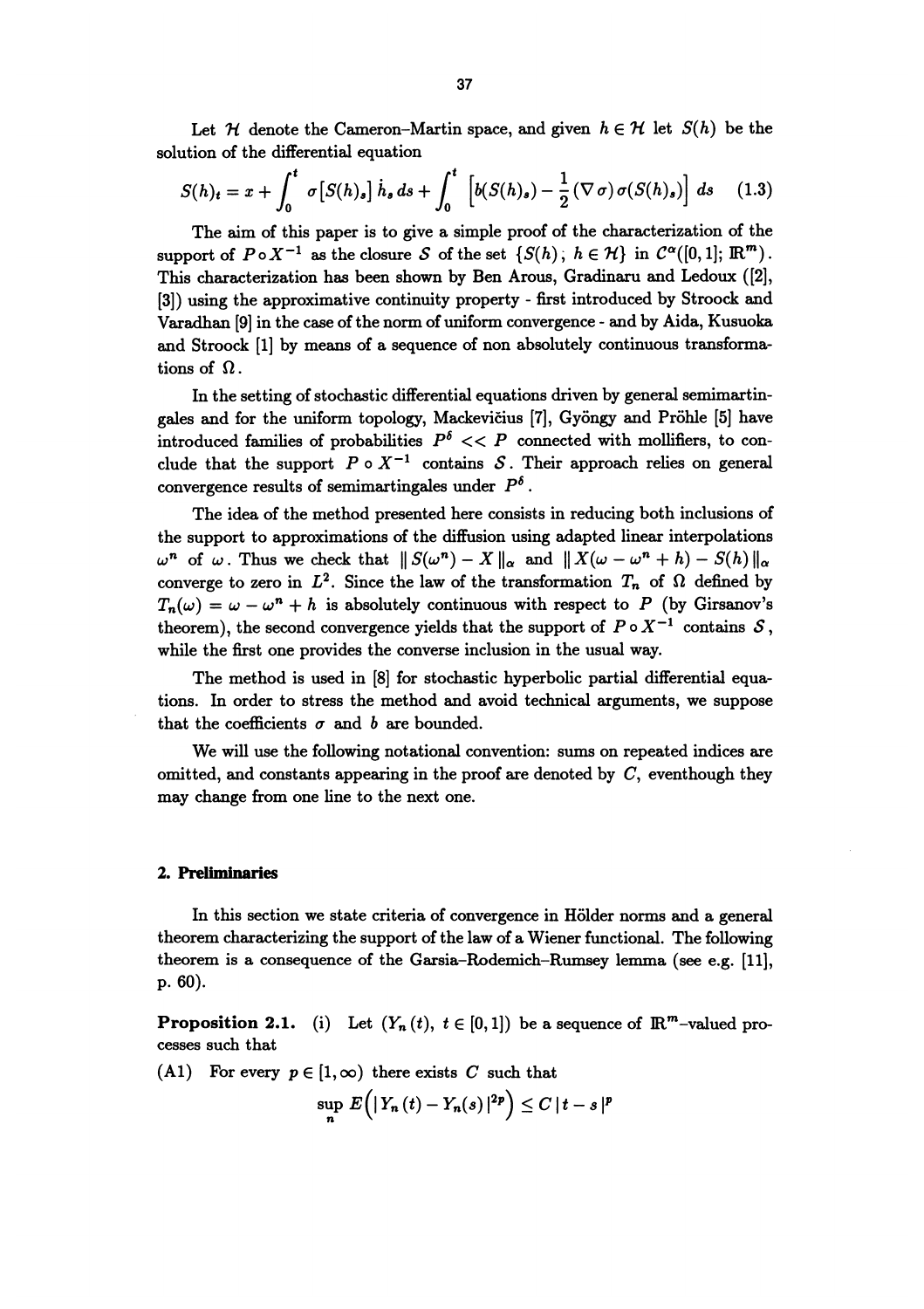for every  $s, t \in [0,1]$ .

Then, for any  $\lambda > 0$  and  $\beta < \frac{p-1}{2p}$ , there exists  $C > 0$  such that

$$
\sup_{n} P\left(\sup_{s\neq t} \frac{|Y_n(t) - Y_n(s)|}{|t-s|^\beta} > \lambda\right) \leq C \lambda^{-2p} \tag{2.1}
$$

(ii) Let  $(Y_n(t), t \in [0,1])$  be a sequence of  $\mathbb{R}^m$ -valued processes such that  $(A1)$ and the following assumption (A2) is satisfied:

(A2) For any  $\varepsilon > 0$ ,

$$
\lim_{n\to\infty} P\left(\sup_{0\leq i\leq 2^n} |Y_n(i2^{-n})|>\varepsilon\right)=0.
$$

Then, for any  $\alpha \in \left[0, \frac{1}{2}\right[$  one has that

$$
\lim_{n} P\Big(\|\,Y_n\,\|_{\alpha} > \varepsilon\Big) = 0
$$

## Sketch of proof

Part (i) is a simple consequence of the Garsia-Rodemich-Rumsey lemma

(ii) Approximating  $Y_n(t)$  by  $Y_n(t_n)$ , where  $t_n$  denotes the greatest dyadic point less than  $t$ , and using  $(2.1)$  we obtain that

$$
P\Big(\sup_{t}|Y_n(t)|>\varepsilon\Big)\ \leq\ P\Big(\sup_{i}|Y_n(i2^{-n})|>\frac{\varepsilon}{2}\Big)+C\,\varepsilon^{-2p}\cdot2^{-2p(n\,\beta-1)}\ .
$$

Let  $\alpha \in \left[0, \frac{1}{2}\right[, p > 1, \ \delta > 0$  be such that  $\beta = \alpha + \delta < \frac{p-1}{2p}$ . Then, considering the cases  $|s-t| \leq 2^{-m_0}$  and  $|s-t| > 2^{-m_0}$ , we obtain that for every n,

$$
P\left(\sup_{t\neq s} \frac{|Y_n(t) - Y_n(s)|}{|t - s|^{\alpha}} > \varepsilon\right) \leq P\left(\sup_{\substack{|t - s| > 2^{-m_0} \\ t\neq s}} \frac{|Y_n(t) - Y_n(s)|}{|t - s|^{\alpha}} > \varepsilon\right)
$$

$$
+ P\left(\sup_{t\neq s} \frac{|Y_n(t) - Y_n(s)|}{|t - s|^{\beta}} > \varepsilon 2^{m_0 \delta}\right)
$$

$$
\leq 2 P\left(\sup_{t} |Y_n(t)| > \varepsilon 2^{-m_0 - 1}\right) + C \varepsilon^{-2p} 2^{-2m_0 \delta p}
$$

Thus choosing  $m_0$  large enough we conclude that

$$
\lim_{n} P\left(\sup_{s\neq t} \frac{|Y_n(t)-Y_n(s)|}{|t-s|^{\alpha}} > \varepsilon\right) = 0.
$$

We now state sufficient conditions for inclusions on the support of the law of a measurable map  $F: \Omega \longrightarrow E$ , where  $(E, || ||)$  is a separable Banach space; the proof is straightforward.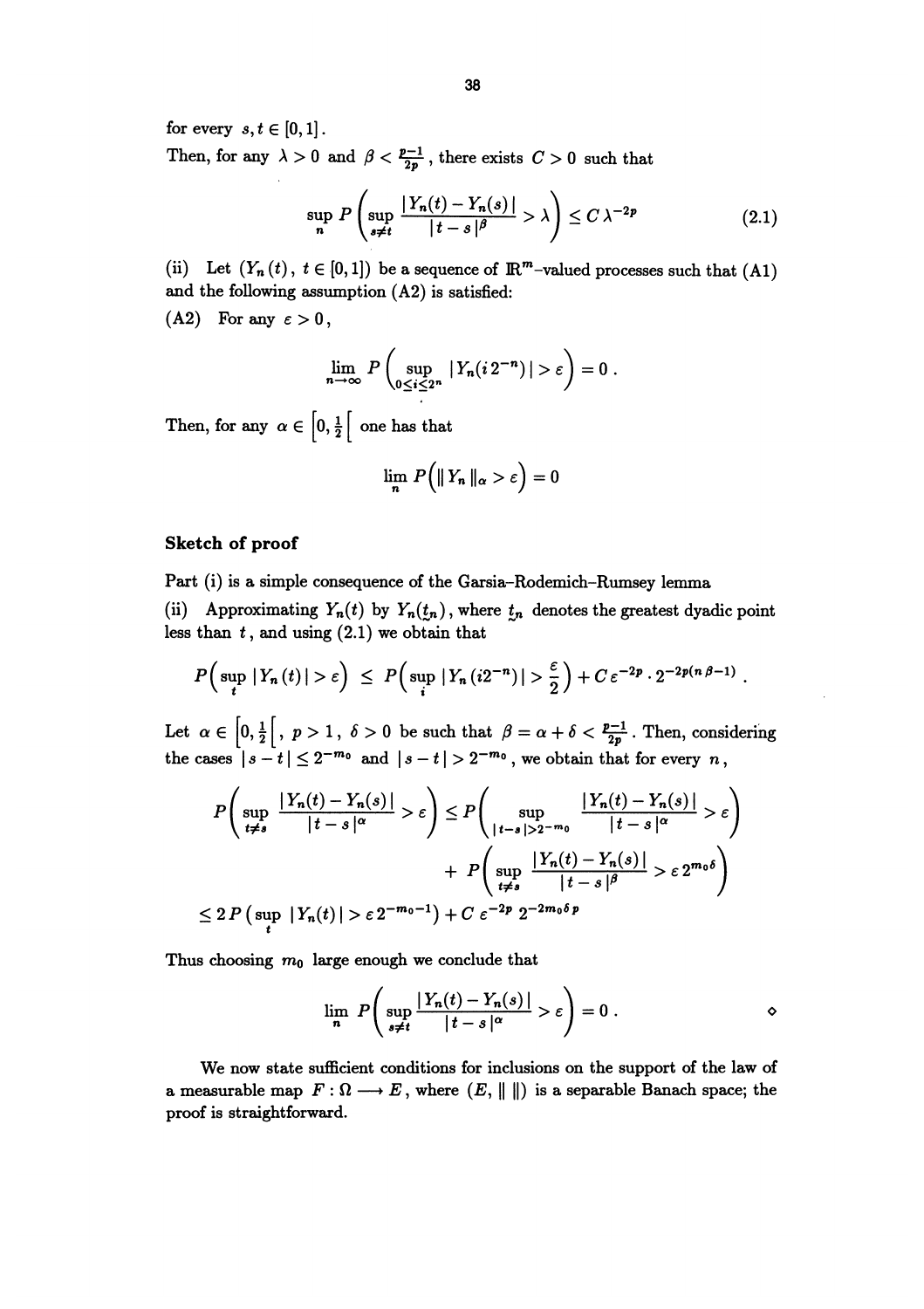**Proposition 2.2.** Let  $F: \Omega \longrightarrow E$  be measurable

(i) Let  $\zeta_1 : \mathcal{H} \longrightarrow E$  be a measurable map, and let  $H_n : \Omega \longrightarrow \mathcal{H}$  be a sequence of random variables such that for any  $\varepsilon > 0$ ,

$$
\lim_{n} P\Big(\|F(\omega) - \zeta_1(H_n(\omega))\| > \varepsilon\Big) = 0. \tag{2.2}
$$

Then  
support 
$$
(P \circ F^{-1}) \subset \overline{\zeta_1(\mathcal{H})}
$$
 (2.3)

(ii) Let  $\zeta_2 : \mathcal{H} \longrightarrow E$  be a map, and for fixed h let  $T_n^h : \Omega \longrightarrow \Omega$  be a sequence of measurable transformations such that  $P \circ (T_n^h)^{-1} << P$ , and for any  $\varepsilon > 0$ ,

$$
\limsup_{n} P\Big(\|F\big(T_n^h(\omega)\big) - \zeta_2(h)\| < \varepsilon\Big) > 0\,. \tag{2.4}
$$

Then support( $P \circ F^{-1}$ )  $\supset \overline{\zeta_2(\mathcal{H})}$ . (2.5)

Given a positive integer n, let  $D_n$  denote the set of n-dyadic points,  $D_n =$  ${i2^{-n}}; 0 \leq i \leq 2^n$ . For  $t \in [0,1], \frac{k}{2^n} \leq t < \frac{k+1}{2^n}$ , set

$$
t_n = \frac{k}{2^n}, \quad t_n = \frac{k-1}{2^n} \vee 0,
$$
\n(2.6)

and let  $W^n$  be the adapted linear interpolation of  $\omega$  defined by

$$
W_t^n = W_{\underline{t}_n} + 2^n(t - t_n) \left[ W_{\underline{t}_n} - W_{\underline{t}_n} \right]. \tag{2.7}
$$

We consider the map  $\zeta_1 = \zeta_2 = S(\cdot), H_n(\omega) = \omega^n$ , and  $T_n^h(\omega) = \omega - \omega^n + h$ . Then Girsanov's theorem implies that  $P \circ (T_n^h)^{-1}$  is absolutely continuous with respect to  $P$ .

Fix  $\alpha < \frac{1}{2}$  and let  $\beta \in ]\alpha, \frac{1}{2}[$ ; since  $X - x$ ,  $X \circ T_n^h - x$ ,  $S(\omega^n) - x$  and  $S(h) - x$ a.s. belong to  $C^{\beta}([0,1]; \mathbb{R}^m)$  and have initial value 0, using [4] it is easy to see that they also belong to the separable Banach subspace  $H_0^{\alpha}$  of  $C^{\alpha}([0,1]; \mathbb{R}^m)$  defined by

$$
H_0^{\alpha} = \{f \in C^{\alpha}([0,1];\mathbb{R}^m) \, ; \, f(0) = 0 \, , \, |f(t) - f(s)| = o(|t - s|^{\alpha}) \, \text{as} |t - s| \to 0 \} \, .
$$

Thus, by Proposition 2.2 the equality supp  $P \circ X^{-1} = S$  will follow from the following convergence results for every  $\varepsilon > 0$ :

$$
\lim_{n} P\left(\|X(\omega) - S(\omega^{n})\|_{\alpha} > \varepsilon\right) = 0
$$
\n(2.8)

$$
\lim_{n} P(|X(\omega - \omega^{n} + h) - S(h)||_{\alpha} > \varepsilon) = 0.
$$
 (2.9)

Approximations of stochastic integrals by Riemann sums imply that  $X^n(\omega) :=$  $X(\omega - \omega^{n} + h)$  is solution of the stochastic differential equation

$$
X_t^n = x + \int_0^t \sigma(X_s^n) dW_s - \int_0^t \sigma(X_s^n) \dot{\omega}_s^n ds + \int_0^t \sigma(X_s^n) \dot{h}_s ds + \int_0^t b(X_s^n) ds,
$$
\n(2.10)

while  $S(\omega^n)$  satisfies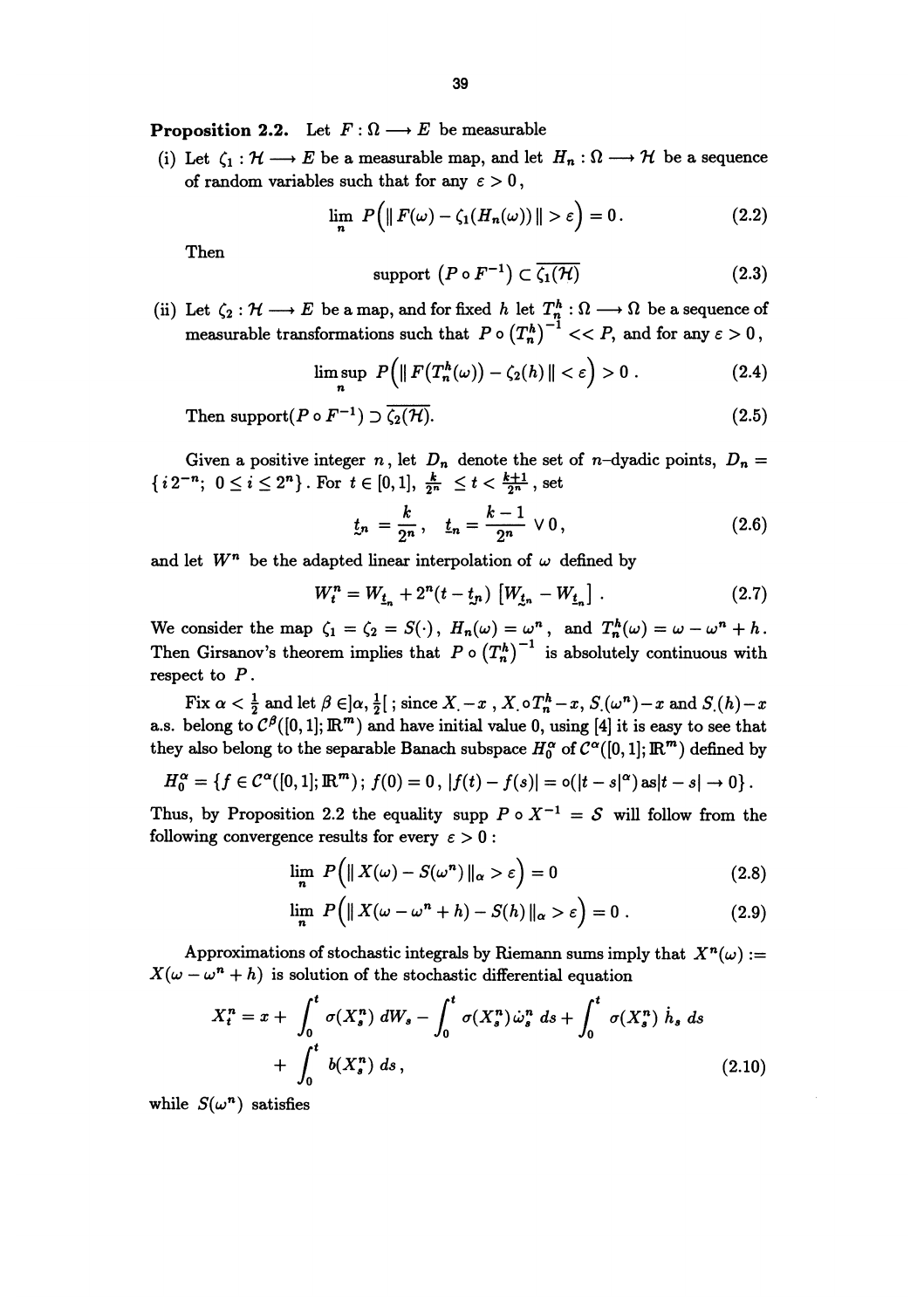$$
S(\omega^n)_t = x + \int_0^t \sigma(S(\omega^n)_s) \dot{\omega}_s^n ds + \int_0^t \left[ b - \frac{1}{2} (\nabla \sigma) \sigma \right] \left( S(\omega^n) \right)_s ds \qquad (2.11)
$$

Thus both processes  $(X^n)$  and  $(S(\omega^n))$  are particular cases of a diffusion  $(Y<sup>n</sup>)$  solution of the stochastic differential equation

$$
Y_t^n = x + \int_0^t F(Y_s^n) dW_s + \int_0^t G(Y_s^n) \dot{\omega}_s^n ds + \int_0^t H(Y_s^n) \dot{h}_s ds + \int_0^t B(Y_s^n) ds , \qquad (2.12)
$$

where the coefficients  $F, G, H$  and  $B$  satisfy the condition:

(C) F, G, H  $\mathbb{R}^m \longrightarrow \mathbb{R}^m \otimes \mathbb{R}^d$  are globally Lipschitz functions, G is of class  $C^2$ with bounded partial derivatives,  $B: \mathbb{R}^m \longrightarrow \mathbb{R}^m$  is globally Lipschitz.

Given the coefficients  $F, G, H$  and  $B$ , let  $(Z_s)$  be solution of the stochastic differential equation

$$
Z_{t} = x + \int_{0}^{t} \left[ F(Z_{s}) + G(Z_{s}) \right] dW_{s} + \int_{0}^{t} H(Z_{s}) \dot{h}_{s} ds + \int_{0}^{t} B(Z_{s}) ds + \int_{0}^{t} \nabla G(Z_{s}) \left[ F(Z_{s}) + \frac{1}{2} G(Z_{s}) \right] ds .
$$
\n(2.13)

Fix  $\alpha \in \left[0, \frac{1}{2}\right[$ ; then conditions (2.8) and (2.9) are particular cases of the following convergences for every  $\varepsilon > 0$ :

$$
\lim_{n} P\left(\|Y^{n} - Z\|_{\alpha} > \varepsilon\right) = 0. \tag{2.14}
$$

Indeed, setting  $F=0$ ,  $G=\sigma$ ,  $H=0$  and  $B=b-\frac{1}{2}(\nabla\sigma)\sigma$  we obtain (2.8), while  $F=\sigma$ ,  $G=-\sigma$ ,  $H=\sigma$  and  $B=b$  yields (2.9).

It is well-known that for  $s, t \in [0,1], p \in [1,\infty)$ ,

$$
E\left(|Z_t-Z_s|^{2p}\right)\leq C\,|t-s|^p.
$$

Thus, by Proposition 2.1, it suffices to check that for any  $s, t \in [0,1], p \in [1,\infty)$ ,

$$
\sup_{n} E(|Y_{t}^{n} - Y_{s}^{n}|^{2p}) \leq C |t - s|^{p}
$$
\n(2.15)

and

$$
\lim_{n} E\left(\sup_{0\leq i\leq 2^{n}} |Y_{i2^{-n}}^{n} - Z_{i2^{-n}}|^{2}\right) = 0.
$$
 (2.16)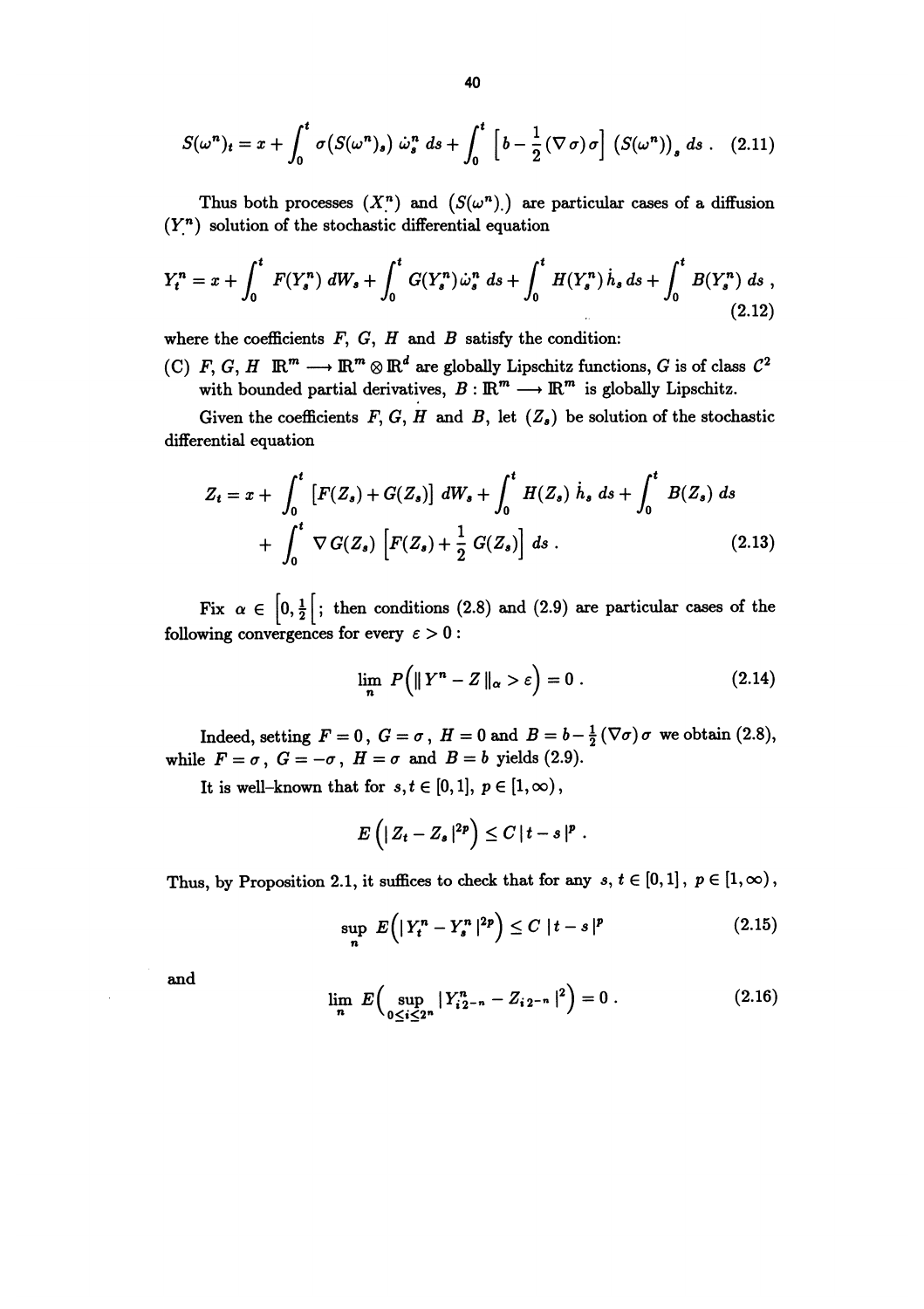### 3. Characterization of the support

In this section we at first check that the moment estimates (2.15) are true; the boundedness of  $F$ ,  $G$ ,  $H$  and  $B$  simplifies the argument. Once (2.15) is checked the proof of  $(2.16)$  does not use this boundedness any more.

**Proposition 3.1.** Let  $F$ ,  $G$ ,  $H$  and  $B$  be bounded coefficients satisfying condition (C), and let  $(Y^n)$  be solution of (2.12). Then given  $p \in [1,\infty)$ , there exists a constant C such that for every  $s, t \in [0,1]$ ,

$$
\sup_n E(|Y_t^n-Y_s^n|^{2p})\leq C|t-s|^p.
$$

**Proof:** Fix  $p \in [1 + \infty)$ ,  $s, t \in \mathbb{R}$ . Then for every  $n \ge 1$ 

$$
E\left(|Y_t^n-Y_s^n|^{2p}\right)\leq C(T_1+T_2+T_3+T_4),
$$

with

$$
T_1 = E\left(\Big|\int_s^t F(Y_u^n) dW_u\Big|^{2p}\right),
$$
  
\n
$$
T_2 = E\left(\Big|\int_s^t G(Y_u^n) \dot{\omega}_u^n du\Big|^{2p}\right),
$$
  
\n
$$
T_3 = E\left(\Big|\int_s^t H(Y_u^n) \dot{h}_u du\Big|^{2p}\right),
$$
  
\n
$$
T_4 = E\left(\Big|\int_s^t B(Y_u^n) du\Big|^{2p}\right).
$$

Burkholder's inequality together with Schwarz's and Hölder's inequalities imply that

$$
T_1+T_3+T_4\leq C |t-s|^p.
$$

Finally,  $T_2 \leq T_{2,1}(n) + T_{2,2}(n)$ , where

$$
T_{2,1}(n) = E\left(\left|\int_s^t G(Y_{\underline{u}_n}^n) \dot{\omega}_u^n du\right|^{2p}\right),
$$
  

$$
T_{2,2}(n) = E\left(\left|\int_s^t |G(Y_u^n) - G(Y_{\underline{u}_n}^n) | |\dot{\omega}_u^n| du\right|^{2p}\right).
$$

Clearly,

$$
\sup_n T_{2,1}(n) \leq C |t-s|^p.
$$

Let  $a > 1$ ,  $b > 1$ , be conjugate exponents; Hölder's inequality yields

$$
T_{2,2}(n) \leq |t-s|^{2p-1} \int_s^t \left\{ E\left( |G(Y_u^n) - G(Y_{\underline{u}_n}^n)|^{2pa} \right)^{\frac{1}{a}} \left\{ E(|\dot{\omega}_u^n|^{2pb}) \right\}^{\frac{1}{b}} du
$$
  

$$
\leq C |t-s|^{2p-1} 2^{np} \int_s^t \left\{ E\left( |Y_u^n - Y_{\underline{u}_n}^n|^{2pa} \right) \right\}^{\frac{1}{a}} du.
$$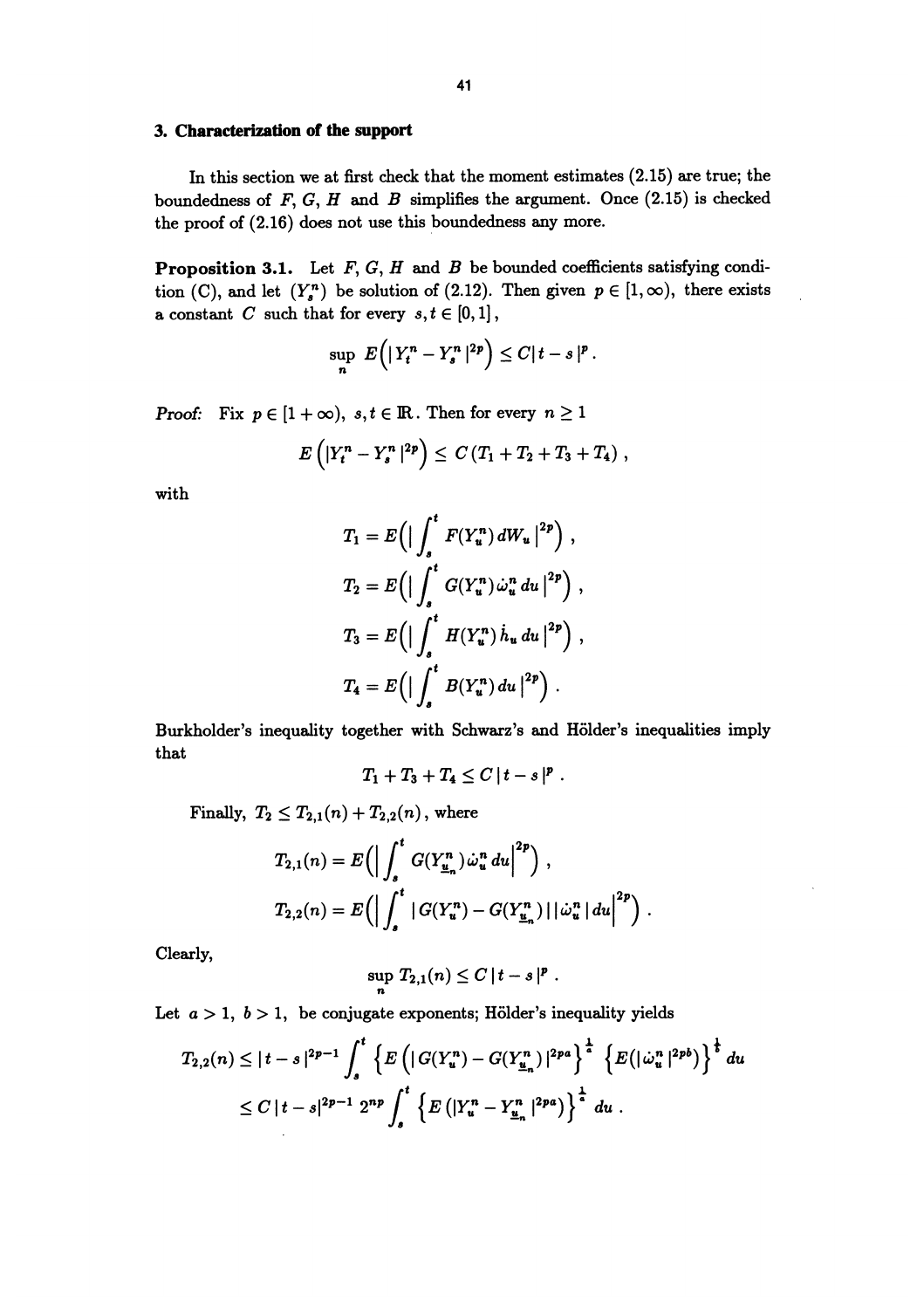Thus the proof of (2.15) is reduced to checking that this estimate holds in the particular case  $s = \underline{u}_n$  and  $t = u$ . The arguments above imply that

$$
\sup_{s} E\left(\Big|\int_{\underline{s}_{n}}^{s} \Big\{F(Y_{u}^{n}) dW_{u} + H(Y_{u}^{n}) \dot{h}_{u} du + B(Y_{u}^{n}) du\Big\}\Big|^{2p}\right) \leq C2^{-np}.
$$

Therefore, we should check that for every  $p \in [1,\infty)$ ,

$$
\sup_{s} E\left(\Big|\int_{\underline{s}_{n}}^{s} G(Y_{u}^{n}) \dot{\omega}_{u}^{n} du\Big|^{2p}\right) \leq C 2^{-np} . \tag{3.1}
$$

Clearly,

$$
E\Big(\Big|\int_{\underline{s}_{n}}^{s} G(Y_{u}^{n}) \dot{\omega}_{u}^{n} du \Big|^{2p}\Big) \leq C E\Big(\Big(2^{n} \int_{\underline{s}_{n}}^{\underline{s}_{n}} |G(Y_{u}^{n})| du\Big)^{2p} |W_{\underline{s}_{n}} - W_{\underline{s}_{n} - 2^{-n} \vee 0}|^{2p}\Big) + C E\Big(\Big(2^{n} \int_{\underline{s}_{n}}^{s} |G(Y_{u}^{n})| du\Big)^{2p} |W_{\underline{s}_{n}} - W_{\underline{s}_{n}}|^{2p}\Big) \leq C \Bigg[E\Big(|W_{\underline{s}_{n}} - W_{(\underline{s}_{n} - 2^{-n}) \vee 0}|^{2p}\Big) + E\Big(|W_{\underline{s}_{n}} - W_{\underline{s}_{n}}|^{2p}\Big)\Big] \leq C 2^{-np} .
$$

Hence (3.1) holds, and this implies  $\sup_{n} T_{2,2}(n) \leq C |t-s|^p$ . The proof of (2.15) is complete.

Before proving (2.16), we check the following technical results.

**Lemma 3.2.** Suppose that  $(Y<sup>n</sup>)$  is a sequence of processes such that  $(2.15)$  holds. Let  $f$  be a globally Lipschitz function; then

$$
\lim_{n} E\left(\sup_{1\leq k\leq 2^n} \Big|\int_0^{k2^{-n}} f(Y_{\underline{s}_n}^n) \left\{\omega_s^n ds - dW_s\right\}\Big|^2\right) = 0.
$$
 (3.2)

 $\ddot{\mathbf{0}}$ 

Proof: For fixed n,

$$
E\left(\sup_{1\leq k\leq 2^n} \Big| \int_0^{k2^{-n}} f(Y_{\underline{s}_n}^n) \left\{\omega_s^n ds - dW_s\right\} \Big|^2\right)
$$
  
= 
$$
E\left(\sup_{1\leq k\leq 2^n} \Big| \sum_{i=1}^{k-1} f(Y_{(i-1)2^{-n}}^n) \left[W_{i2^{-n}} - W_{(i-1)2^{-n}}\right] - \sum_{i=1}^{k-1} f(Y_{(i-1)2^{-n}}^n) \left[W_{(i+1)2^{-n}} - W_{i2^{-n}}\right] \Big|^2\right)
$$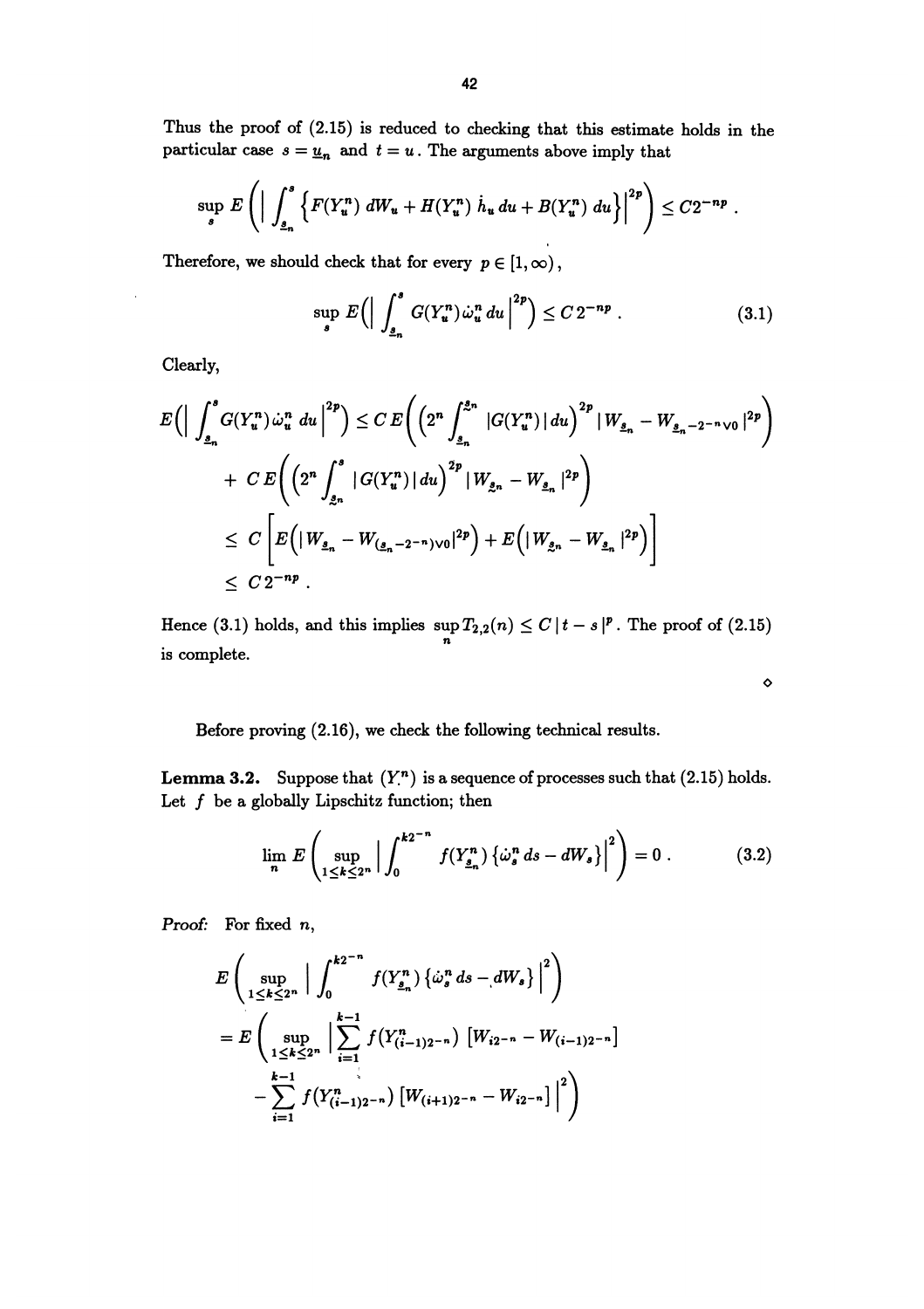$$
= E\left(\sup_{1\leq k\leq 2^n} \Big| \sum_{i=1}^{k-1} \left[W_{(i+1)2^{-n}} - W_{i2^{-n}}\right] \left[f(Y_{i2^{-n}}^n) - f(Y_{(i-1)2^{-n}}^n)\right] \right.
$$
  
+  $f(x) W_{2^{-n}} - f(Y_{(k-1)2^{-n}}^n) \left[W_{k2^{-n}} - W_{(k-1)2^{-n}}\right] \Big|^2$   

$$
\leq C \left(T_1^n + T_2^n + T_3^n\right),
$$

where

$$
T_1^n = E\left(\sup_{1 \le k \le 2^n} \Big| \int_0^{k2^{-n}} \left[ f(Y_{\underline{s}_n}^n) - f(Y_{\underline{s}_n}^n) \right] dW_s \Big|^2 \right),
$$
  
\n
$$
T_2^n = f(x) E(W_{2^{-n}}^2),
$$
  
\n
$$
T_3^n = E\left(\sup_{1 \le k \le 2^n} f^2(Y_{(k-1)2^{-n}}^n) \left[W_{k2^{-n}} - W_{(k-1)2^{-n}}\right]^2\right).
$$

Proposition 3.1 implies that  $T_1^n \leq C 2^{-n}$ ; clearly  $T_2^n \leq C 2^{-n}$ . For any  $t \in [0,1]$ , set

$$
M_t^n = \int_0^t f(Y_{\underline{s}_n}) dW_s.
$$

Proposition 3.1 implies that  $\sup_{n} E(|Y_t^n|)^{2p} < \infty$  for any  $p \in [1, \infty)$ . Hence by Burkholder's inequality, for any  $p \in [1, \infty)$ , there exists C such that for every

$$
\sup_n E(|M^n_t - M^n_s|^{2p}) \leq C |t - s|^p.
$$

Hence by Proposition 2.1, letting  $p = 3$ ,  $\beta = \frac{1}{4} < \frac{1}{3}$ , we have for every n,

$$
P\Big(\sup_{0 \lambda\Big) \leq P\Big(\sup_{s\neq t} \frac{|M_t^n - M_s^n|}{|t-s|^\beta} \geq \lambda 2^{n\beta}\Big)
$$
  

$$
\leq C\lambda^{-6} 2^{-\frac{3n}{2}}.
$$

Hence

$$
E\Big(\sup_{0  
+2 $\int_{1/n}^{\infty} \lambda P\Big(\sup_i |M_{i2^{-n}}^n - M_{(i-1)2^{-n}}^n|\lambda\Big) d\lambda$   
 $\leq n^{-2} + C n^4 2^{-\frac{3n}{2}}$ .
$$

Therefore  $\lim_{n} T_3^n = 0$ , which completes the proof of (3.2).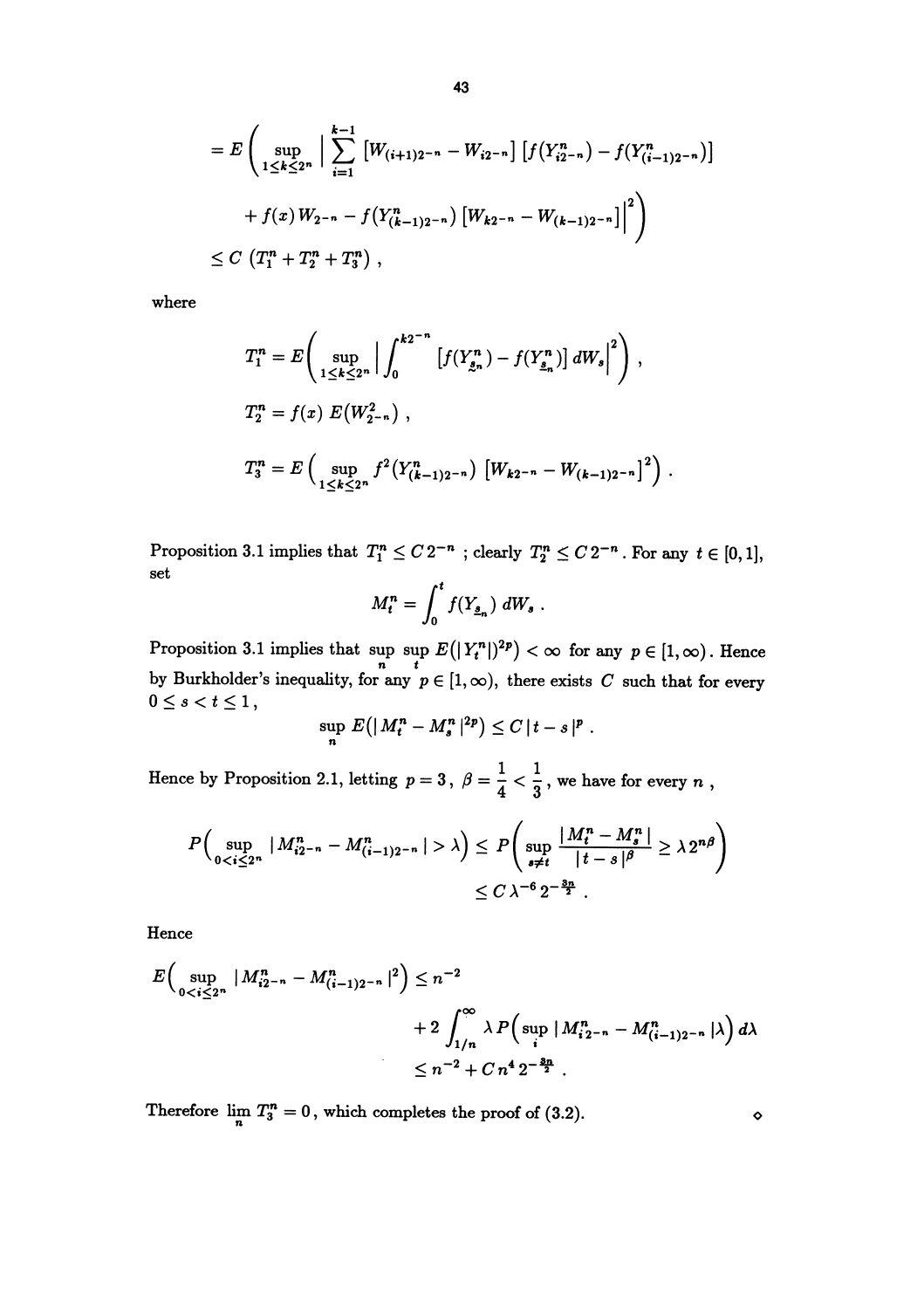**Lemma 3.3.** Let  $(J_i^n; t \in [0,1])$  be a sequence of measurable processes such that there exists  $p \in ]1,\infty)$ ,  $C > 0$  and a sequence  $\alpha(n)$  such that

$$
\lim_{n} \alpha(n) = 0, \text{ and } \sup_{t} E(|J_{t}^{n}|^{2p}) \le \alpha(n) 2^{-np}. \tag{3.3}
$$
  
Then

Then

$$
\lim_{n} E\left(\sup_{1 \leq k \leq 2^{n}} \left| \int_{0}^{k2^{-n}} |J_{s}^{n} \dot{\omega}_{s}^{n}| ds \right|^{2} \right) = 0.
$$
 (3.4)

**Proof:** Let  $p > 1$  and  $q > 1$  be conjugate exponents. By Hölder's inequality

$$
E\left(\sup_{1\leq k\leq 2^n} \Big|\int_0^{k2^{-n}} |J_s^n\,\dot{\omega}_s^n| \,ds\Big|^2\right) \leq \left\{E\int_0^1 |J_s^n|^{2p} \,ds\right\}^{\frac{1}{p}} \left\{E\int_0^1 |\dot{\omega}_s^n|^{2q} \,ds\right\}^{\frac{1}{q}}
$$
  

$$
\leq C(\alpha(n)2^{-np})^{\frac{1}{p}} 2^n = C\,\alpha(n)^{\frac{1}{p}};
$$

this clearly yields  $(3.4)$ .

The following proposition proves the validity of (2.16).

**Proposition 3.4.** Assume that  $F$ ,  $G$ ,  $H$  and  $B$  satisfy  $(C)$  and that the solution  $(Y<sup>n</sup>)$  of (2.12) satisfies (2.15). Let  $(Z<sub>n</sub>)$  be the solution of (2.13). Then

$$
\lim_{n} E\left(\sup_{0\leq i\leq 2^n} |Y_{i2^{-n}}^n - Z_{i2^{-n}}|^2\right) = 0.
$$

Proof: Let  $n \geq 1$ ,  $t = k 2^{-n}$ ; then  $Y_t^n - Z_t = \int_0^t [(F+G)(Y_{\underline{s}_n}^n) - (F+G)(Z_{\underline{s}_n})]dW_s$  $+~ \int_0^t~\left[H(Y^n_{_{\Delta_n}})-H(Z_{_{\Delta_n}})\right]\dot{h}_s\,ds + \int_0^t \left\{\left[B+\left(\nabla G\right)F+\frac{1}{2}\left(\nabla G\right)G\right](Y^n_{_{\Delta_n}}) \right. \nonumber \\ - \left[B+\left(\nabla G\right)F+\frac{1}{2}\left(\nabla G\right)G\right](Z_{_{\Delta_n}}) \right\}~ds + \sum_{n=1}^5~A_\alpha(t)~,$ 

where

$$
A_1^n(t) = \int_0^t \left[ F(Y_s^n) - F(Y_{\underline{s}_n}^n) - (F + G)(Z_s) + (F + G)(Z_{\underline{s}_n}) \right] dW_s,
$$
  
\n
$$
A_2^n(t) = \int_0^t \left[ H(Y_s^n) - H(Y_{\underline{s}_n}^n) - H(Z_s) + H(Z_{\underline{s}_n}) \right] \dot{h}_s ds,
$$
  
\n
$$
A_3^n(t) = \int_0^t \left[ B(Y_s^n) - B(Y_{\underline{s}_n}^n) - \left[ B + (\nabla G) F + \frac{1}{2} (\nabla G) G \right] (Z_s) + \left[ B + (\nabla G) F + \frac{1}{2} (\nabla G) G \right] (Z_s) \right.
$$
  
\n
$$
A_4^n(t) = \int_0^t G(Y_{\underline{s}_n}^n) \left\{ \dot{\omega}_s^n ds - dW_s \right\},
$$
  
\n
$$
A_5^n(t) = \int_0^t \left[ G(Y_s^n) - G(Y_{\underline{s}_n}^n) \right] \dot{\omega}_s^n ds - \int_0^t \left[ (\nabla G) F + \frac{1}{2} (\nabla G) G \right] (Y_{\underline{s}_n}^n) ds.
$$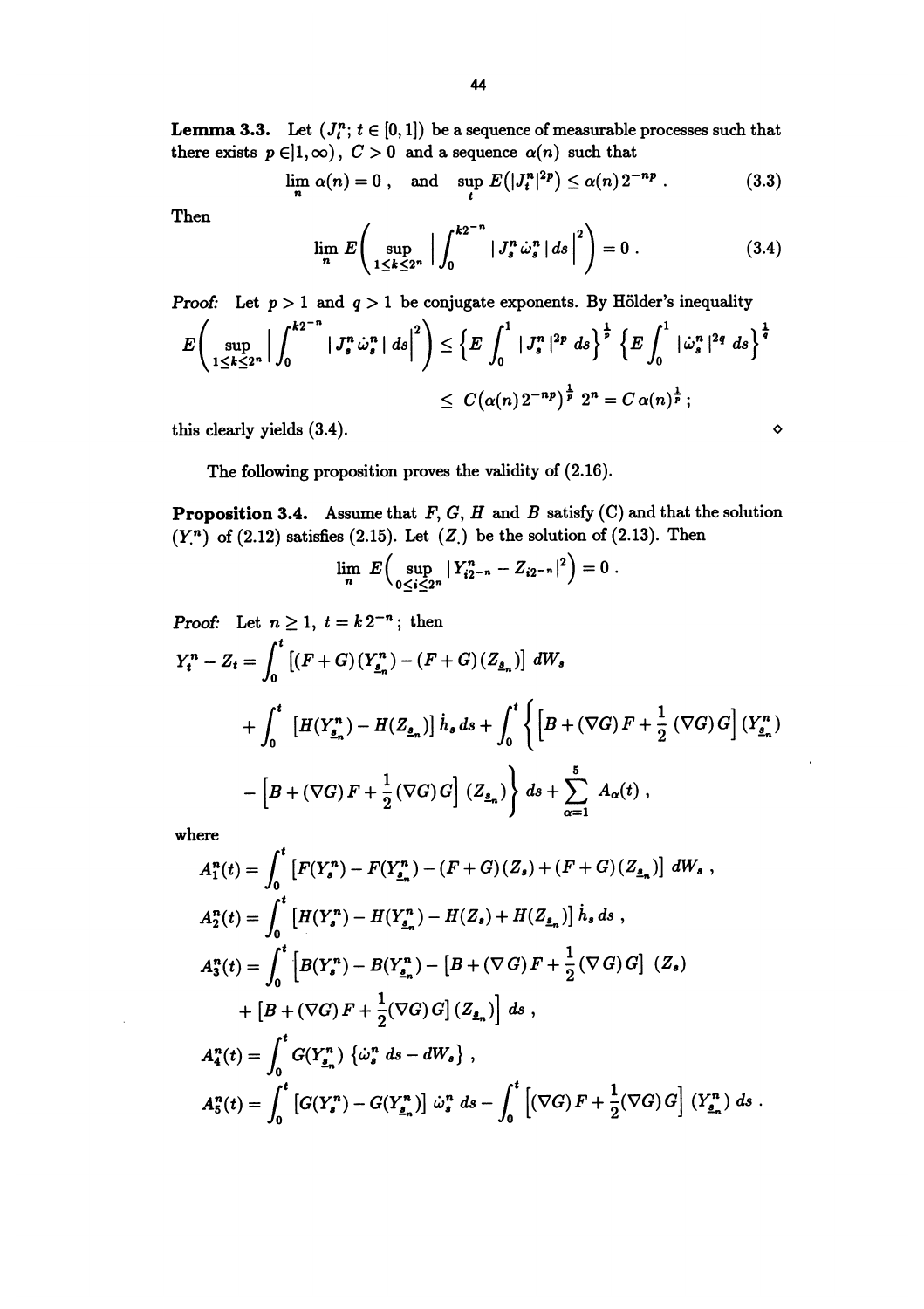Gronwall's lemma applied to the function  $\varphi(t) = E \Big( \sup_{i2^{-n} \leq t} |Y_{i2^{-n}}^n - Z_{i2^{-n}}|^2 \Big)$ implies that

$$
E\Big(\sup_{0\leq i\leq 2^n}|Y_{i2^{-n}}^n-Z_{i2^{-n}}|^2\Big)\leq C\sum_{\alpha=1}^5\ E\Big(\sup_{0\leq i\leq 2^n}|A_\alpha^n(i2^{-n})|^2\Big)\ .
$$

Burkholder's inequality and Proposition 3.1 imply that  $E\Big(\sup_{t}|A_1^n(t)|^2\Big)\leq C\, 2^{-n}\, ,$ since (2.13) is a particular case of (2.12).

Schwarz's inequality yields  $E\left(\sup_t |A_2^n(t)|^2\right) \leq C \|h\|_{\mathcal{H}}^2 2^{-n}$ . Since  $B$ ,  $F(\nabla G) F \text{ and } (\nabla G) G \text{ are Lipschitz, Proposition 3.1 implies } E\left(\sup_t |A_3^n(t)|^2\right) < \infty.$ Lemma 3.2 yields  $\lim_{n} E\left(\sup_{0 \le k \le 2^n} |A_4^n(k2^{-n})|^2\right) = 0$ . Therefore the proof of (2.16) reduces to check that

$$
\lim_{n} E\left(\sup_{0\leq k\leq 2^{n}}\left|\int_{0}^{k2^{-n}}\left[G(Y_{s}^{n})-G(Y_{\underline{s}_{n}}^{n})\right]\dot{\omega}_{s}^{n} ds\right|\right.
$$

$$
-\int_{0}^{k2^{-n}}\left[\left(\nabla G\right)F+\frac{1}{2}(\nabla G)\,G\right]\left(Y_{\underline{s}_{n}}^{n}\right)ds\big|^{2}\right)=0.
$$
(3.5)

Taylor's formula implies that

$$
\left| G(Y_s^n) - G(Y_{\underline{s}_n}^n) - (\nabla G)(Y_{\underline{s}_n}^n) \left[ Y_s^n - Y_{\underline{s}_n}^n \right] \right| \leq C \left| Y_s^n - Y_{\underline{s}_n}^n \right|^2.
$$

Set

$$
\phi_n(s) = \int_{\underline{s}_n}^s \left\{ \left[ F(Y_u^n) - F(Y_{\underline{s}_n}^n) \right] dW_u + \left[ G(Y_u^n) - G(Y_{\underline{s}_n}^n) \right] \dot{\omega}_u^n du + H(Y_u^n) \dot{h}_u du + B(Y_u^n) du \right\};
$$

then

$$
E\Big(\sup_{1\leq k\leq 2^n}|A_{5}^n(k2^{-n}|^2\Big)\leq C\sum_{\alpha=1}^6 T_\alpha^n,
$$

where **where**  $\blacksquare$ 

$$
T_1^n = E\Big(\sup_{1 \le k \le 2^n} \Big| \int_0^{k2^{-n}} |Y_s^n - Y_{\underline{s}_n}^n|^2 |\dot{\omega}_s^n| ds \Big|^2\Big),
$$
  
\n
$$
T_2^n = E\Big(\sup_{1 \le k \le 2^n} \Big| \int_0^{k2^{-n}} |\nabla G(Y_s^n) \phi_n(s)| |\dot{\omega}_s^n| ds \Big|^2\Big),
$$
  
\n
$$
T_3^n = E\Big(\sup_{1 \le k \le 2^n} \Big| \int_0^{k2^{-n}} (\nabla G) F(Y_{\underline{s}_n}^n) \Big(\int_{\underline{s}_n}^{\underline{s}_n} dW_u\Big) \dot{\omega}_s^n ds
$$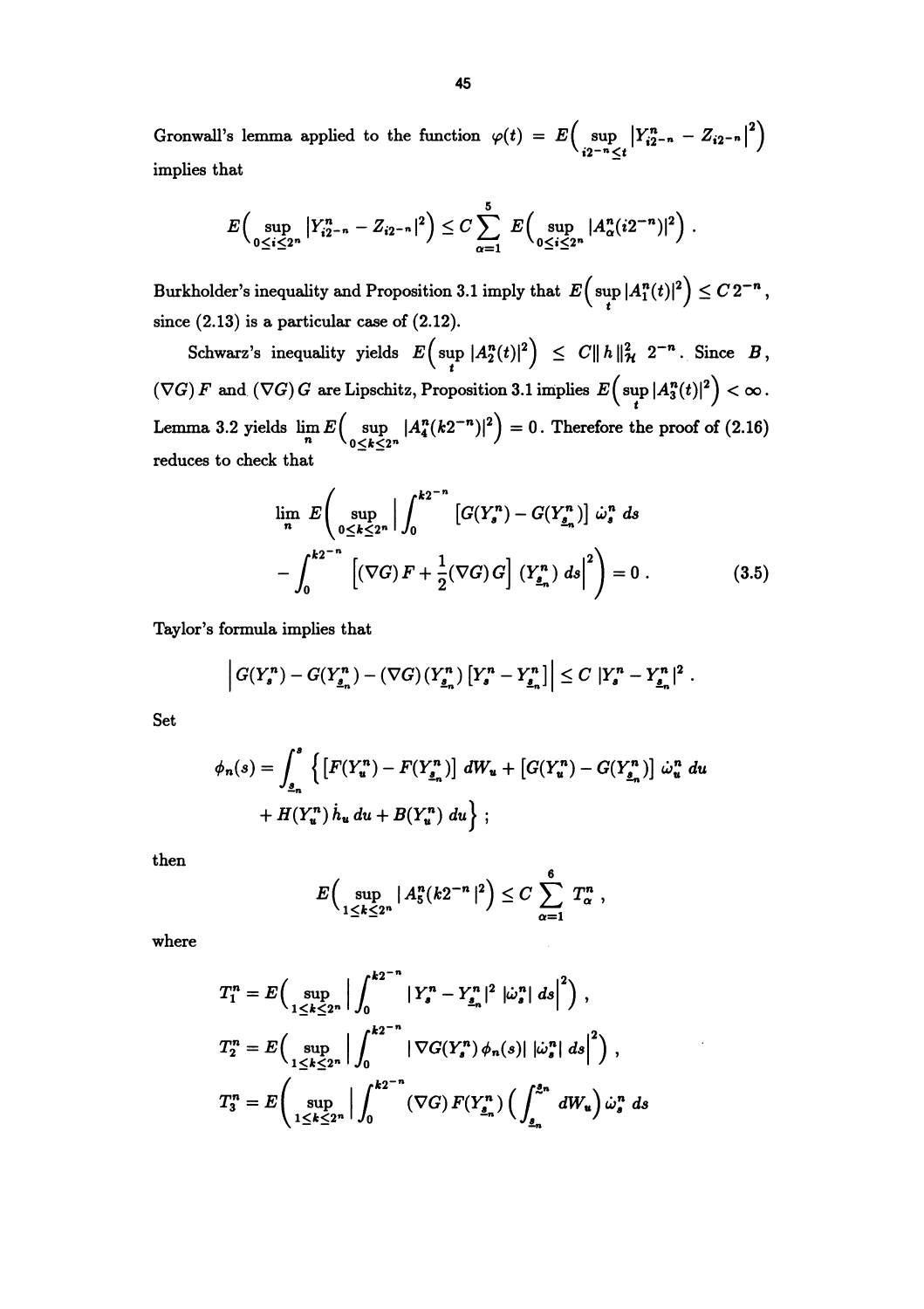$$
-\int_{0}^{k_{2}^{n}} (\nabla G) F(Y_{\underline{s}_{n}}^{n}) ds \Big|^{2} \Bigg),
$$
  
\n
$$
T_{4}^{n} = E \Bigg( \sup_{1 \leq k \leq 2^{n}} \Big| \int_{0}^{k_{2}^{n}} (\nabla G) F(Y_{\underline{s}_{n}}^{n}) \Big( \int_{\underline{s}_{n}}^{s} dW_{u} \Big) \omega_{s}^{n} ds \Big|^{2} \Bigg),
$$
  
\n
$$
T_{5}^{n} = E \Bigg( \sup_{1 \leq k \leq 2^{n}} \Big| \int_{0}^{k_{2}^{n}} (\nabla G) G(Y_{\underline{s}_{n}}^{n}) \Big( \int_{\underline{s}_{n}}^{s_{n}} \dot{\omega}_{u}^{n} du \Big) \omega_{s}^{n} ds \Big|^{2} \Bigg),
$$
  
\n
$$
T_{6}^{n} = E \Bigg( \sup_{1 \leq k \leq 2^{n}} \Big| \int_{0}^{k_{2}^{n}} (\nabla G) G(Y_{\underline{s}_{n}}^{n}) \Big( \int_{\underline{s}_{n}}^{s} \dot{\omega}_{u}^{n} du \Big) \dot{\omega}_{s}^{n} ds
$$
  
\n
$$
- \frac{1}{2} \int_{0}^{k_{2}^{n}} (\nabla G) G(Y_{\underline{s}_{n}}^{n}) ds \Big|^{2} \Bigg).
$$

Proposition 3.1 and Lemma 3.3 imply  $\lim_{n} T_1^n = 0$ . Set  $J_s^n = \nabla G(Y_s^n) \phi_n(s)$ ; then Proposition 3.1 and Hölder's inequality implies that if  $a > 1$ ,  $b > 1$  are conjugate exponents for any  $p \in [1, \infty)$  and  $s \in [0, 1]$ ,

$$
E(|J_s^n|^{2p}) \leq \left\{ E(|\nabla G(Y_s^n)|^{2p a}) \right\}^{\frac{1}{a}} \left\{ E(|\phi_n(s)|^{2p b}) \right\}^{\frac{1}{b}}
$$
  

$$
\leq C \left\{ E(|\phi_n(s)|^{2p b}) \right\}^{\frac{1}{b}}.
$$

Therefore, in order to apply Lemma 3.3, it suffices to check that sup  $E(|\phi_n(s)|^{2p}) \le$  $\alpha(n)2^{-np}$ , with  $\lim_{n} \alpha(n) = 0$ . Burkholder's and Hölder's inequalities and Proposition 3.1 yield

$$
E|\phi_n(s)|^{2p} \leq C E \left[ \Big| \int_{\underline{s}_n}^s |Y_u^n - Y_{\underline{s}_n}^n|^2 du \Big|^p + \Big|
$$
  
+  $2^n \Big( \int_{\underline{s}_n}^{\underline{s}_n} |Y_u^n - Y_{\underline{s}_n}^n|^{2p} du \Big) |W_{\underline{s}_n} - W_{(\underline{s}_n - 2^{-n})\vee_0}|^{2p} \Big|$   
+  $2^n \Big( \int_{\underline{s}_n}^s |Y_u^n - Y_{\underline{s}_n}^n|^{2p} du \Big) |W_{\underline{s}_n} - W_{\underline{s}_n}|^{2p} \Big|$   
+  $\Big( \sup \Big\{ \Big( \int_I |\dot{h}_u|^2 du \Big) \Big\} \Big)^p; \lambda(I) \leq 2^{1-n} \Big\} 2^{-(n-1)(p-1)} \Big\}$   
+  $2^{-n(2p-1)} \Big) \int_{\underline{s}_n}^s \Big( 1 + |Y_u^n|^{2p} \Big) du \Big]$   
 $\leq C 2^{-np} \alpha(n),$ 

where  $\alpha(n) = 2^{-np} + \sup\{ \left( \int_I |\dot{h}_u|^2 du \right)^p; \lambda(I) \leq 2^{1-n} \},\$  which tends to zero as n tend to  $\infty$ . Thus Lemma 3.3 implies that  $\lim_{n} T_{2}^{n} = 0$ .

Since  $Y_{(i-1)2^{-n}}^n$  and  $[W_{(i+1)2^{-n}} - W_{i2^{-n}}]$  are independent,

$$
T_3^n = E\left(\sup_{1 \leq k \leq 2^n} \Big| \sum_{i=0}^{(k-2)\vee 0} (\nabla G) \, F(Y_{(i-1)2^{-n}\vee 0}^n) \left[ \left(W_{(i+1)2^{-n}} - W_{i2^{-n}}\right)^2 - 2^{-n}\right] \Big|^2 \right)
$$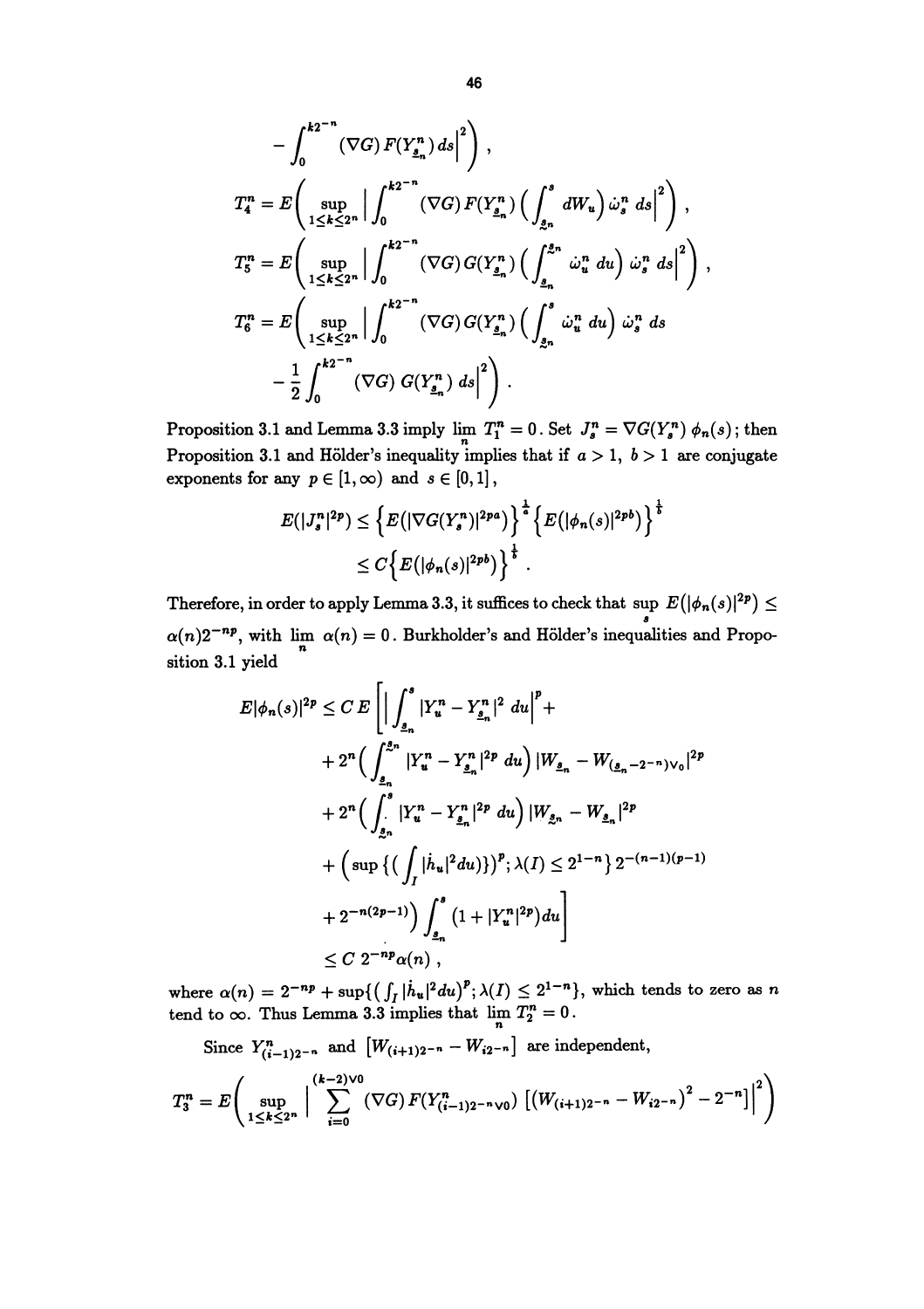$$
\leq \sum_{i=0}^{2^n-2} E\left( (\nabla G) F(Y_{(i-1)2^{-n}\sqrt{0}}^n)^2 \right) E\left[ \left| \left( W_{(i+1)2^{-n}} - W_{i2^{-n}} \right)^2 - 2^{-n} \right|^2 \right] \leq C 2^n 2^{-2n} ,
$$

so that  $\lim_{n} T_{3}^{n} = 0$ . A similar computation yields

$$
T_6^n = E\left(\sup_{2 \le k \le 2^n} \Big| \sum_{i=0}^{k-2} (\nabla G) G(Y_{i2^{-n}}^n) \right.\n\left\{ \left(2^{2n} \int_{(i+1)2^{-n}}^{(i+2)2^{-n}} \int_{(i+1)2^{-n}}^s du \ ds \right) \left[ W_{(i+1)2^{-n}} - W_{i2^{-n}} \right]^2 - \frac{1}{2} 2^{-n} \right\} \Big|^2 \right)\n\le C 2^n 2^{-2n} \longrightarrow_{n \longrightarrow \infty} 0.
$$

Finally, by Doob's inequality and Proposition 3.1,

$$
T_4^n \leq E\left( \Big|\int_0^1 2^n \left( \zeta_n + 2^{-n} - s \right) (\nabla G) \, F(Y_{\zeta_n}^n) \left[ W_{\zeta_n} - W_{\zeta_n} \right] \, dW_s \Big|^2 \right) \n\leq C \int_0^1 E\left( |(\nabla G) \, F(Y_{\zeta_n}^n)|^2 \right) \, E\left( |W_{\zeta_n} - W_{\zeta_n} |^2 \right) \, ds \n\leq C \, 2^{-n} \; ;
$$

and for conjugate exponents  $a > 1$  and  $b > 1$ ,

$$
T_5^n \leq E\left(\Big|\int_0^1 (\nabla G) G(Y_{\underline{s}_n}^n) \Big(\int_{\underline{s}_n}^{\underline{s}_n} \dot{\omega}_u^n du\Big) dW_s\Big|^2\right)
$$
  
\n
$$
\leq C \int_0^1 E\Big((\nabla G) G(Y_{\underline{s}_n}^n)^{2a}\Big)^{\frac{1}{a}} E\Big(\left|W_{\underline{s}_n} - W_{(\underline{s}_n - 2^{-n})\vee 0}\right|^{2b}\Big)^{\frac{1}{b}} ds
$$
  
\n
$$
\leq C 2^{-n}.
$$

This completes the proof of  $\lim_{n} E\left(\sup_{1\leq k\leq 2^n} |A^n_5(k2^{-n})|^2\right) = 0$ , and hence that of the proposition. o

Proposition 3.1 and 3.4 prove that (2.14) holds. Therefore Proposition 2.2 gives the following characterization of the support of the law of the diffusion  $X$ .

**Theorem 3.5.** Let  $\sigma$  and  $b$  be functions such that condition (H) is satisfied, and let X be the diffusion solution of (1.1). Then, for any  $\alpha \in [0, \frac{1}{2}]$  the support of the probability  $P \circ X^{-1}$  in  $C^{\alpha}([0,1], \mathbb{R}^m)$  is the closure S of the set  $\{S(h), h \in \mathcal{H}\},$ where  $S(h)$  is given by (1.3).